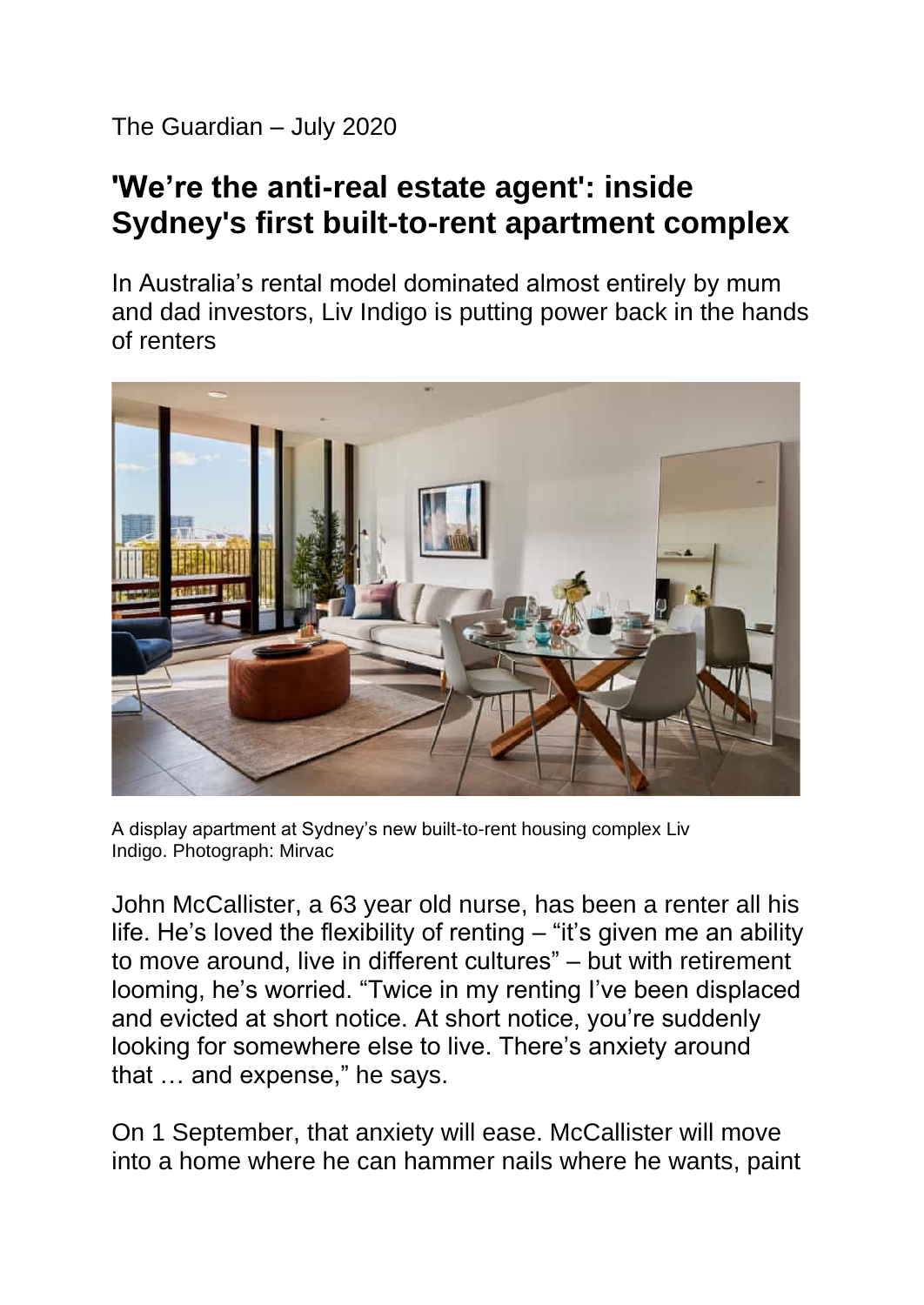the walls, adopt a pet and be free from the spectre of a quick eviction. But McCallister will not own the one bedroom apartment. He is one of the first five tenants to sign a lease at Liv Indigo, a build-to-rent apartment complex in Sydney's Olympic Park, owned and managed by property development titan Mirvac.

Although they are common in the US and parts of Europe (where renters also enjoy far more legal protections), and growing in prominence in the UK, Liv Indigo is one of just a tiny handful of built-to-rent properties in Australia, and the first of its kind in New South Wales.



The communal top floor area of Liv Indigo, a space that is freely available for all renters in the building. Photograph: Mirvac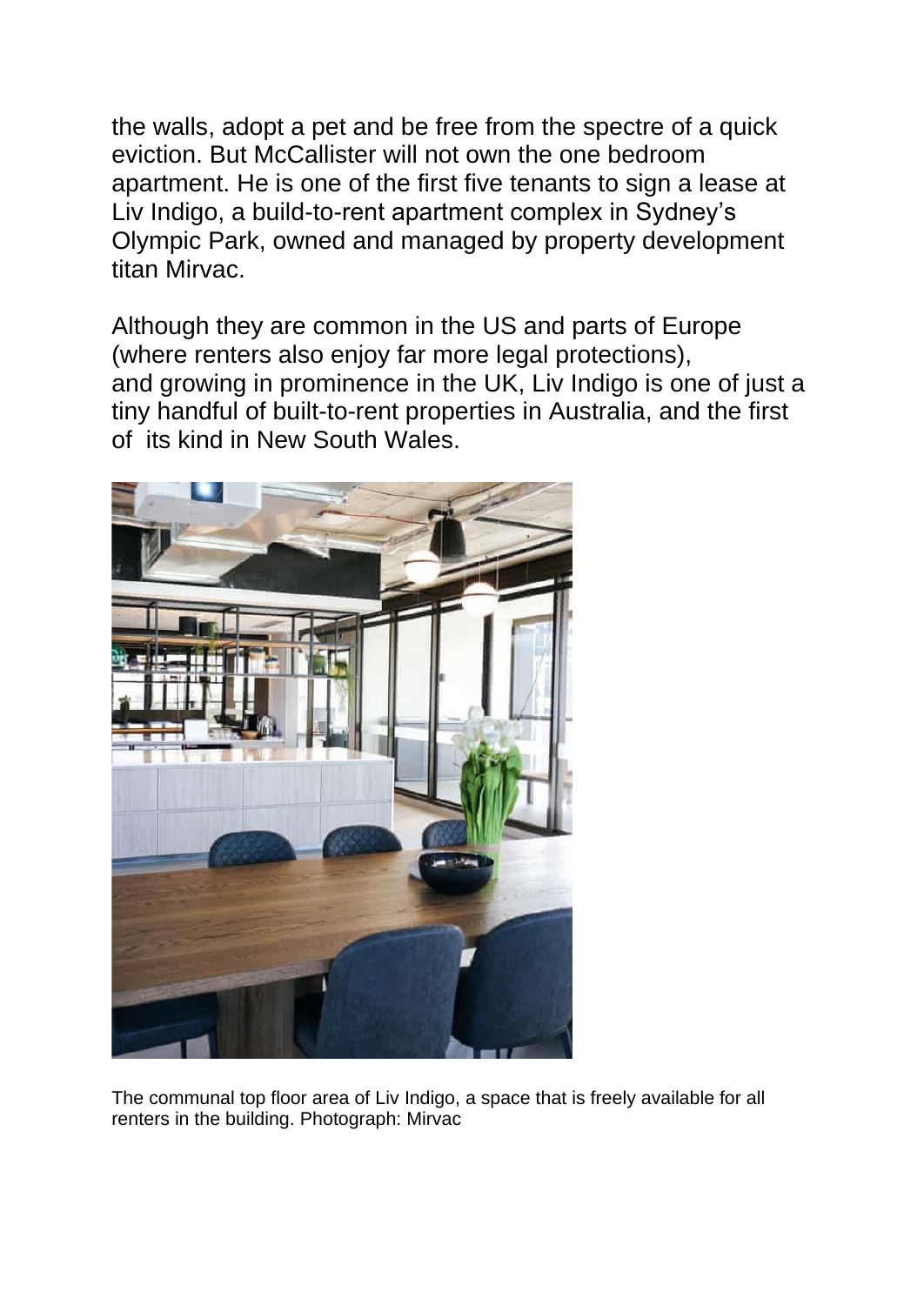Currently, Australia has a "rental model which is almost entirely dominated by mum and dad investors," explains Prof Hal Pawson, an urban policy and strategy researcher at the University of New South Wales' City Futures Research Centre. While it might work for the investors, who are able to accumulate wealth as their properties rise in value, this way of doing business does not always work out for the people who live in the "asset". "The business philosophy is to do with the property, not to do with a tenant," says Pawson. "It's not consumer-focused."

McCallister has been on the receiving end of that service model before, wanting to be a "good tenant", he has "always been reticent about making too much of a fuss". When there have been problems with units he has lived in previously, he explains "I try to put up with stuff … In case I become one of the renters that's always needed something done."

With built-to-rent housing – where an investment group own and run a large property (or properties) populated only by renters – money comes not from the appreciation of the building as an asset, but from a steady stream of rent from residents. "If your main business is about … the income stream, then inherently it's pushing you as a company towards thinking about how can you generate the most rent by offering the most attractive product," Pawson says.

"We say we're 'the anti-real estate agent' at the moment, because you're not dealing with someone who has multiple priorities. Our number one priority is this building," says Mirvac's Head of Operations, Built to Rent, Andrew Hansen.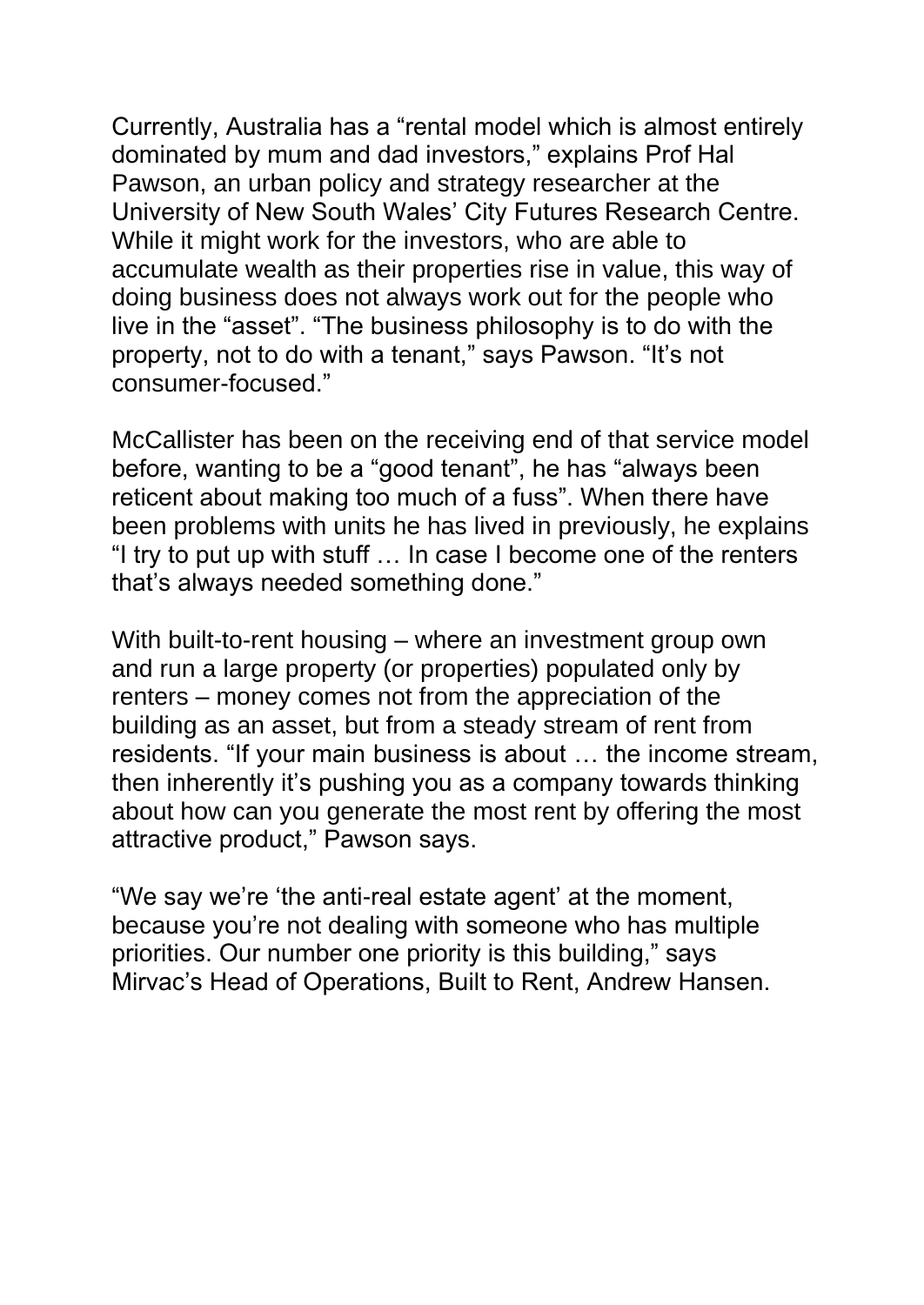

A bedroom display at Sydney's new built-to-rent housing complex Liv Indigo. Photograph: Mirvac

He explains that the Liv Indigo project comes without "that sugar hit" that typically drives construction. But, "we're holding onto this for 50 years, so we see the capital investment as being – 'we want happy renters, we want people to stay as long as possible'". From a construction point of view, this has meant spending more on high quality fixtures like floor tiles. The building was constructed in partnership with the Clean Energy Finance Corporation and includes elements that improve energy efficiency like double glazing, energy usage signposting and LED lighting.

While units are offered on 12 month leases, in line with typical Australian rental properties, the leases are rolling and tenants will have first right of refusal on renewal. They will also be encouraged to move within the building if their housing needs change. Rental price increases will be capped at 4% per year – although Hansen is quick to stress that this does not mean the rents will increase annually.

On the top floor of Liv Indigo, there's an expansive lounge space, filled with greenery, trendy furniture, a commercial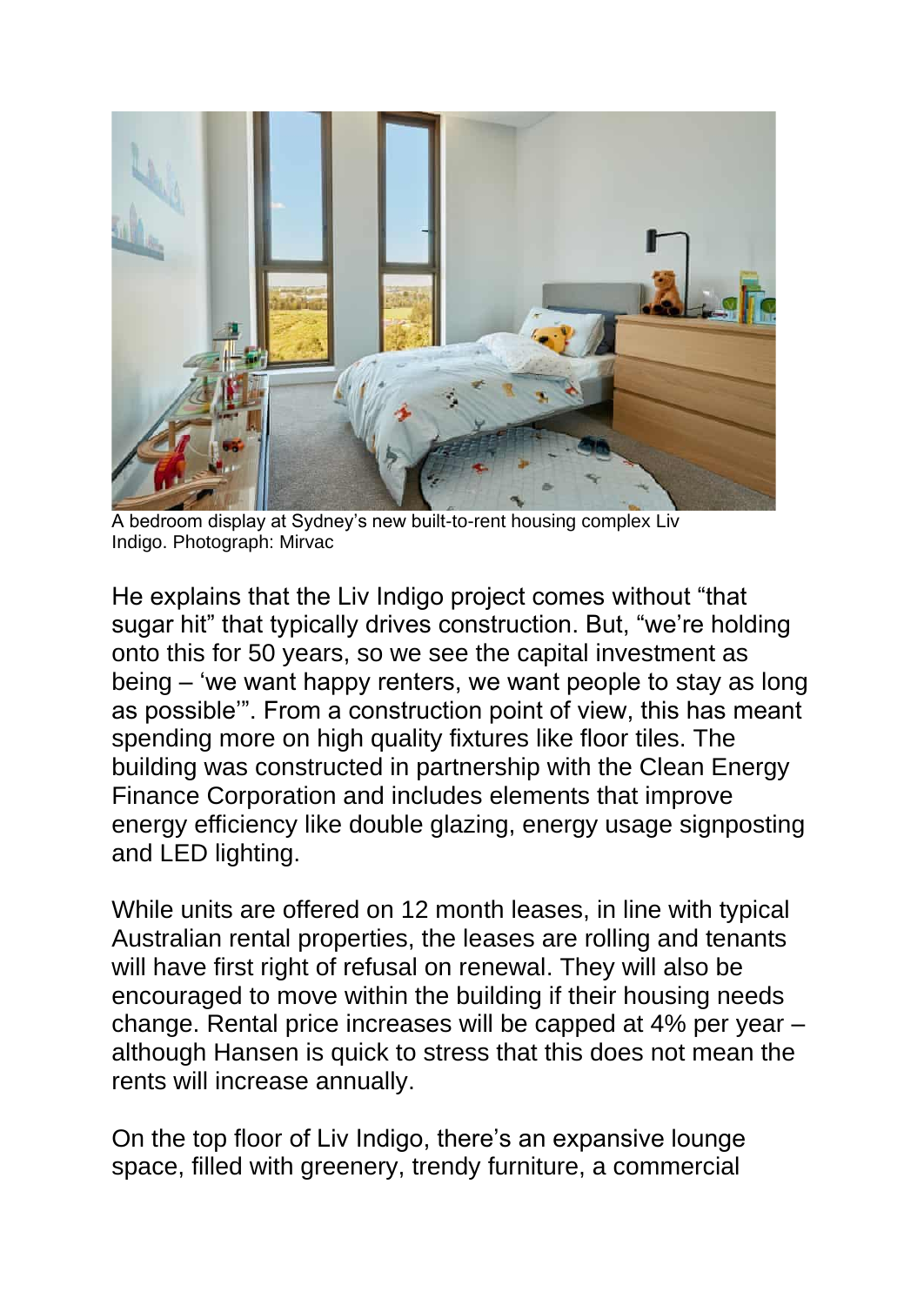kitchen and, from the wraparound windows, a sweeping view of Sydney's skyline. It looks like a brand new business class lounge at an airport. Along with a gym, a media room, hotdesking and conference facilities, this lounge space is one of many perks built into the complex, that will be freely available for renters to use.



A chess board in a display apartment at Liv Indigo. Photograph: Mirvac

The building will also have on-site maintenance, concierge services, a social club and brand new, energy efficient appliances that will be replaced for residents every five years (or sooner, if they break down). Renters will also be given the freedom to customise their units with paint and nail-in fixtures. Pets – sometimes verboten in rental properties, though laws differ state-to-state – will also be welcome.

All these perks do come at a price – living in a Liv property is more expensive than the rest of the rental stock in the neighbourhood. A one bedroom apartment starts at \$535 per week, two bedrooms start from \$615 while three bedroom units cost \$900 – according to data from Realestate.com.au, the median property prices are \$470, \$580 and \$775 respectively. "We model it, because we have nothing else to model it on, at about a 5-10% premium," Hansen says.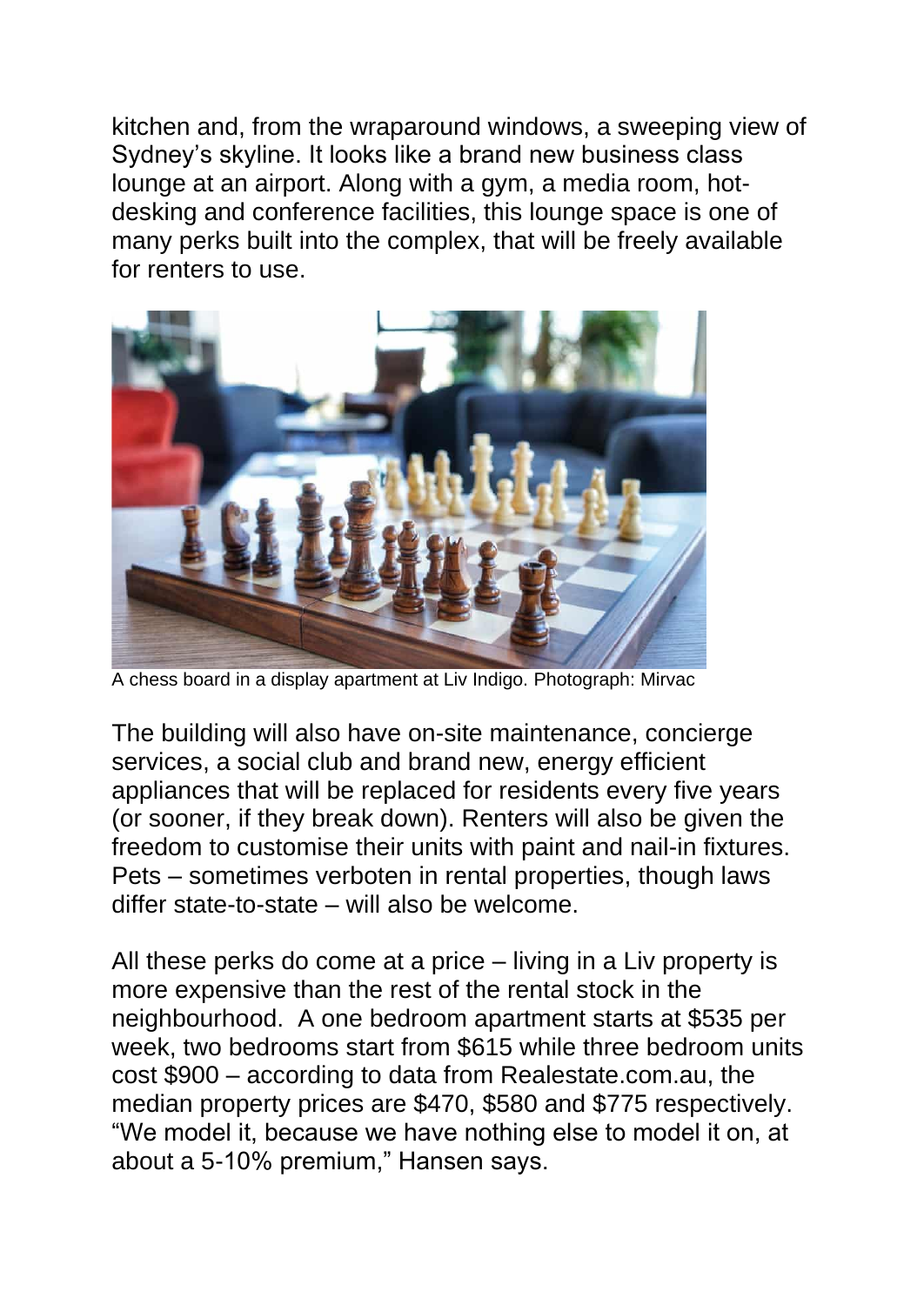This means that, while built-to-rent developments are nice for those that can afford to live in one, "on its own [built-to-rent] doesn't fulfil the affordable housing shortage at all," Pawson says. Pawson asserts that the lack of good quality, affordable housing is the biggest way in which Australia's housing system is broken, and while built-to-rent "could possibly be a very useful disruptor", without significant policy changes, these developments are unlikely to fill that gap.

At the moment, Mirvac has between 1,700 to 1,900 built-to-rent units in their pipeline – mostly in Melbourne, including a 490 unit development in the Queen Victoria Market precinct, set to open in mid-to-late 2022.

There are other players in the market too, including the former Commonwealth Games Athletes Village on the Gold Coast, and the Subiaco building in Perth, owned by large US-based real estate company Sentinel.

However, the initial investment in creating a built-to-rent property is huge. Speaking on 7 July, Hansen described the taxation treatment for these developments as "extremely unfair"; however on 29 July, the NSW government announced a 50% discount on land taxes for built to rent properties.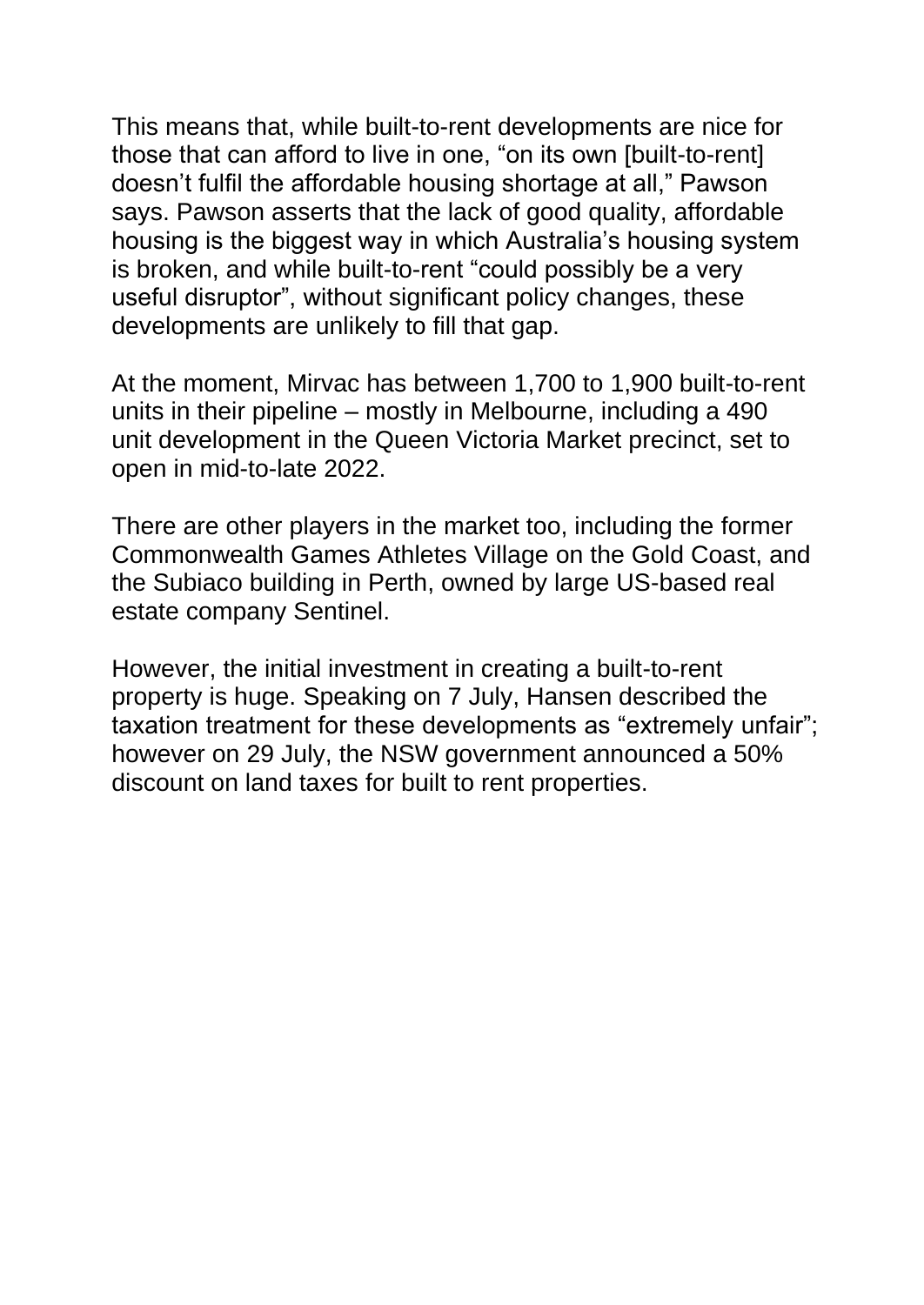

A display apartment at Sydney's new built-to-rent housing complex Liv Indigo. Photograph: Mirvac

If lowering this tax barrier creates increased competition, that will be a boon for renters, says Pawson. "If there's a professional build-to-rent model in the market which is showing how could be done in a consumer-focused way," he says it could have "spillover benefits to a much larger number people, who are still renting from mum and dad investors" because "the real estate agents that are usually managing properties on behalf of mum and dad investors have to aspire to do a better job". But Pawson says, this still only applies to those that can afford it – "the idea is offering much better product for slightly higher cost".

Hansen is tentatively optimistic about the long term prospects of the experiment. "A lot of money has been put into this business, and hopefully one day we'll get a return, but it won't be fast."

For McCallister, the return will be faster. "I think there needs to be more of what's happening. I think it's remarkable," he says. "When you're a renter you never feel like a place is your home.